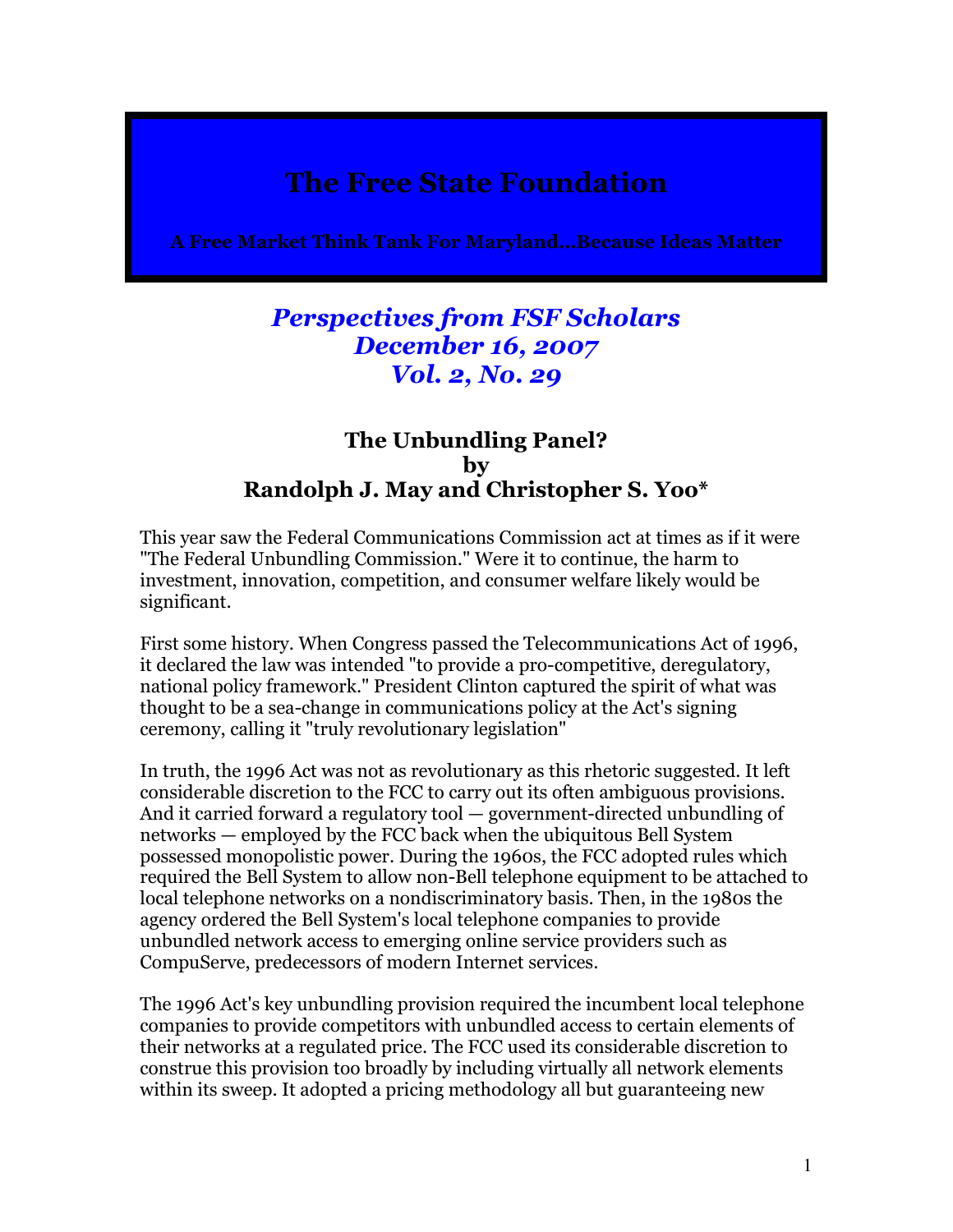entrants would use the incumbents' networks to provide service rather than build their own.

Now, a decade later, despite a radically different communications marketplace, pro-regulation advocates press to extend the same unbundling approach to the broadband world of wireless telephony, cable television, and the Internet. The FCC already has adopted some policies that accept unbundling as a key regulatory premise.

Specifically, it has required future providers of the new wireless Internet to provide a degree of "net neutrality" by unbundling applications and devices from network transmission services. It has required cable operators to unbundle the security and program navigation functions from analog set-top television boxes provided to subscribers, and it is considering imposing a greater degree of unbundling of the new platform cable operators are implementing to deliver a host of new two-way interactive television services to digital television sets.

FCC Chairman Kevin Martin continues to advocate other unbundling proposals, such as requiring cable operators to offer all channels "a la carte" so subscribers pay only for those individual channels they choose.

One cannot evaluate the likely success of the current spate of unbundling proposals without understanding how much the marketplace has changed and why previous unbundling regulations have been so problematic. Earlier unbundling mandates were imposed at a time when the existing local telephone network represented the only effective way to reach consumers.

Today's competitive landscape is quite different. Wireless providers have emerged as such vibrant competitors that 14 percent of American adults have abandoned landline telephone service altogether. Cable companies now offer Internet-based telephone services that have increased competition still further, with cable-based voice subscribers reaching 6.3 million in 2006, an increase of more than 60 percent over the year before.

On their traditional video offerings, cable operators face continued competition from satellite companies, which have about 30 percent of the market. Consumers increasingly use their wireless devices to receive "television" content. And now the telephone companies, having invested billions of dollars in upgrading their networks with high-capacity fiber, are fast becoming significant competitors in the video market. The competitiveness that characterizes today's marketplace undercuts the justification for unbundling regulations because the various providers are forced to respond to consumer demands.

Moreover, by requiring networks to provide services, applications and devices on an unbundled basis, regulators inevitably end up establishing standardized interfaces, regulated prices or both. This limits service providers' freedom to adapt their offerings to the unique needs of their customers, restricting the ways